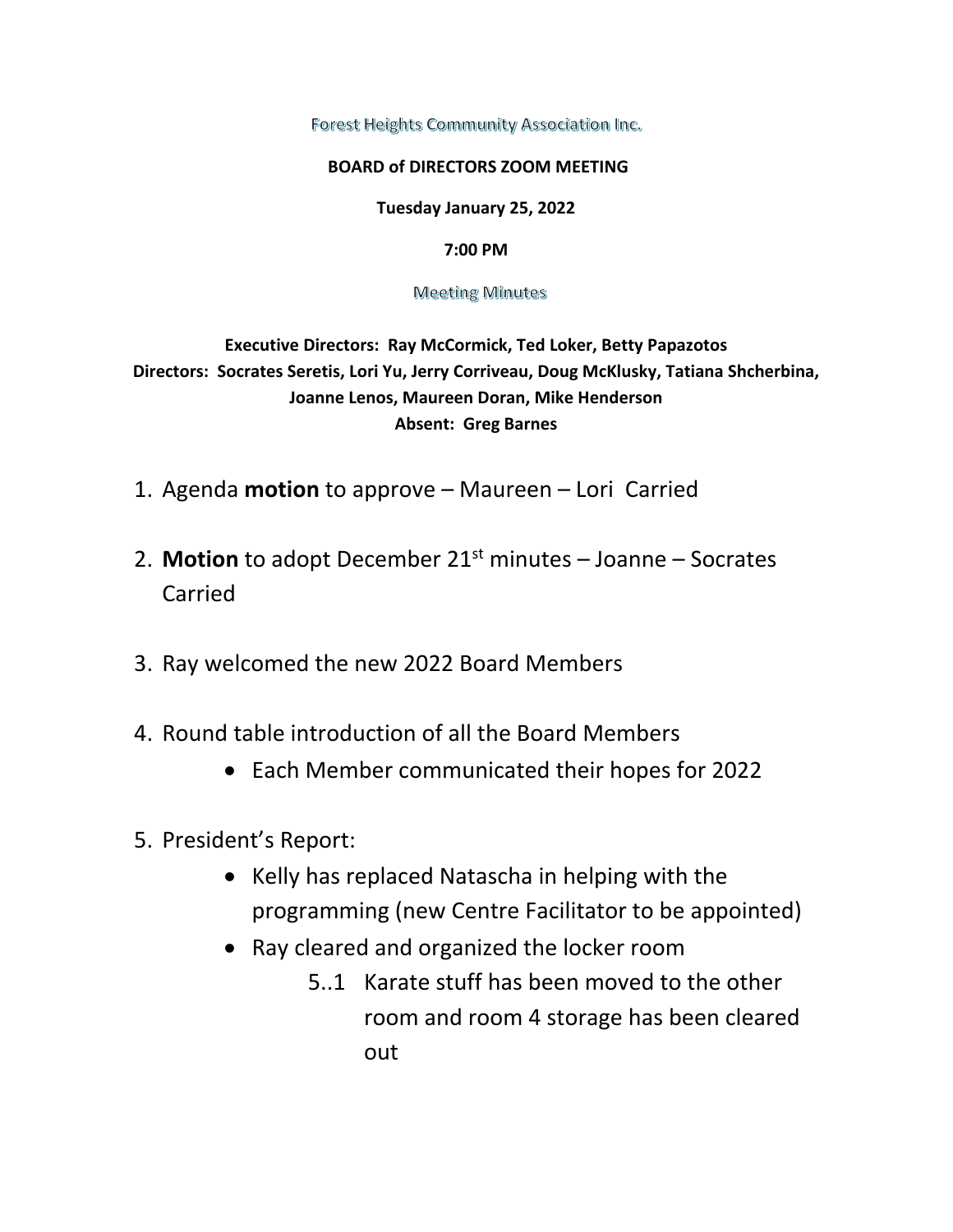- Looking for soccer coach (all other classes have been assigned instructors)
- Program committee to provide Ted with announcement for the website regarding start date
- 6. Winter Program Status (Program Committee):
	- Monday January  $31<sup>st</sup>$  will be the start of programs
	- Winter programs to run until April  $12<sup>th</sup>$  (making the Spring session slightly shorter)
	- Some programs have been canceled (dropped a few of the karate classes), while some have been added (volleyball and some senior programs)
	- Thank you to Ted and Jerry for their hard work on with the programming
- 7. Financial Statements Nothing to report. Will have separate meeting to discuss Financials
- 8. Board Transition re: Banking Changes:
	- Working through issues with transferring signing authority to new Executive
	- Current Board members to continue signing until the transition is complete
- 9. Transparency Presentation
	- Ted put together a slide show presentation outlining the what, why's, and how's of transparency
	- Slide show to be sent to the Board for reference